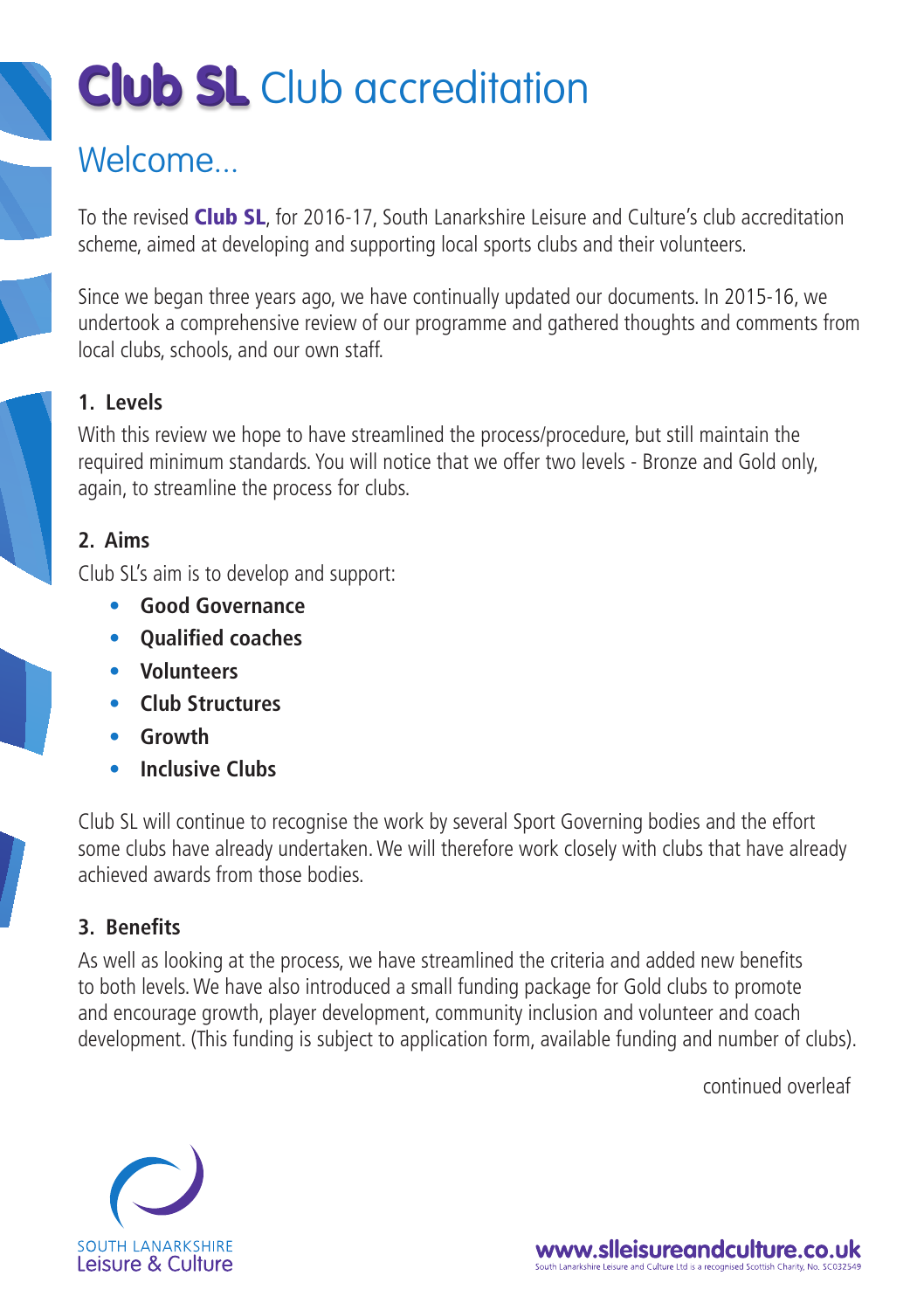### **4. Officer Support**

Support throughout the Club SL application process will be available from one of our Sports Development Officers, Community Sports Hubs Officers or Active Schools Coordinators.

Please look over the documents. If you would like to discuss any of the content, please don't hesitate to contact us.

For more information, please contact: clubsl@southlanarkshireleisure.co.uk



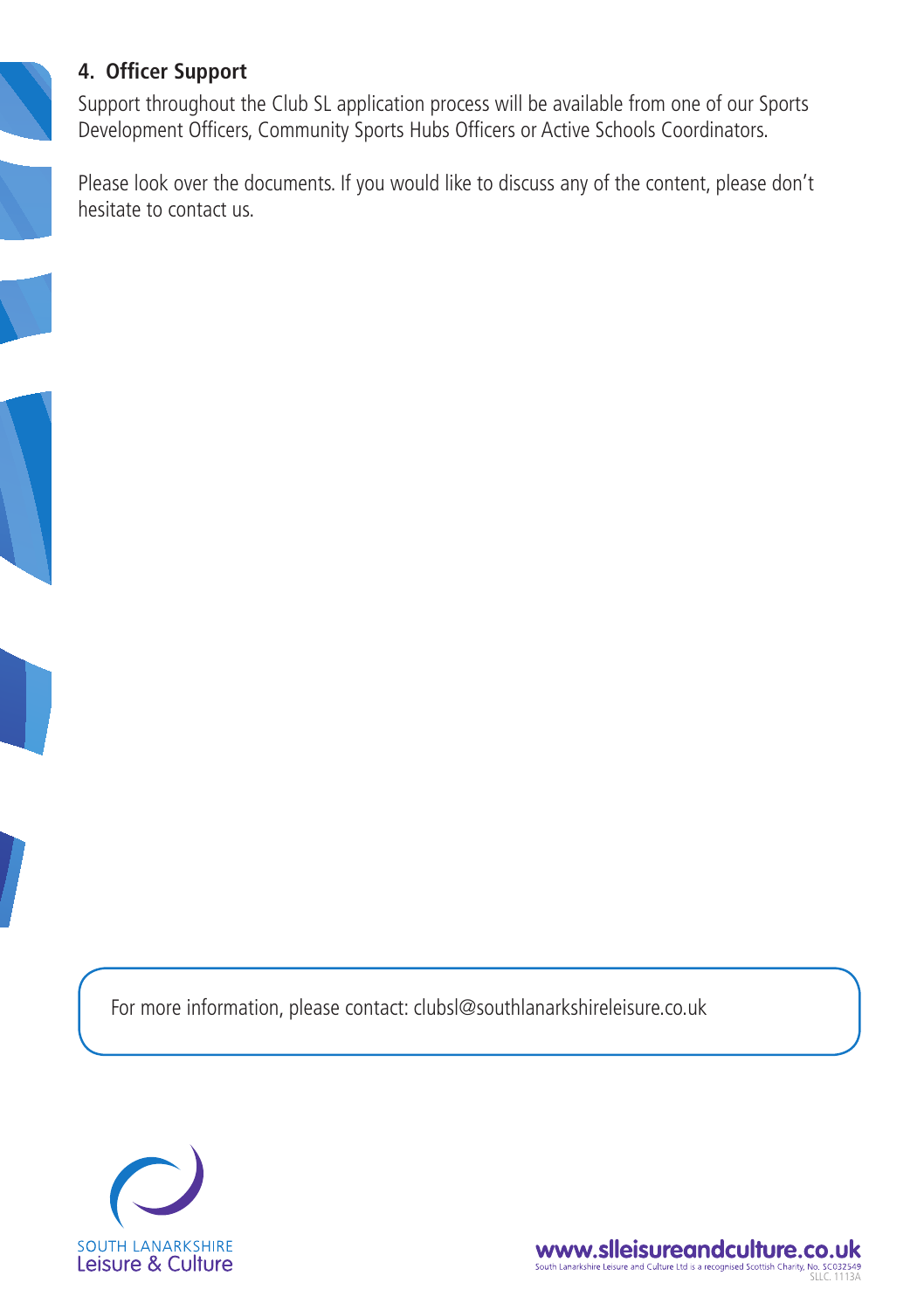## **Club SL** Award criteria and benefits

| <b>Level of award</b>                                    | <b>Criteria</b>                                                                                                                                                                                                                                                                                                                                                                                                                                                                                                                                                                                                              | <b>Benefits</b>                                                                                                                                                                                                                                                                                                                                                             |  |  |
|----------------------------------------------------------|------------------------------------------------------------------------------------------------------------------------------------------------------------------------------------------------------------------------------------------------------------------------------------------------------------------------------------------------------------------------------------------------------------------------------------------------------------------------------------------------------------------------------------------------------------------------------------------------------------------------------|-----------------------------------------------------------------------------------------------------------------------------------------------------------------------------------------------------------------------------------------------------------------------------------------------------------------------------------------------------------------------------|--|--|
| <b>Bronze</b><br>SA Club Accredit<br><b>BRONZE AWARD</b> | • Constitution*(i)<br>• Evidence of Club bank account*<br>· Sport's Governing body affiliation<br>registration number*(i)<br>· Local Sports Council affiliation<br>registration number*(i)<br>• Child Protection policy - including Club<br>reference to Protection of Vulnerable<br>Groups regulated 'work'(coach /<br>volunteers PVG registration number)*(i)<br>• Club insurance* (£2million)*<br>· Qualified Coaches (separate sheet if<br>required)*                                                                                                                                                                    | • Access to Club Development Forum<br>• Access to Schools***<br>· Advice on Club Development / Officer<br>Support<br>· Club SL Logo and Certificate<br>· Entry to Local Sports Council Award<br>· Positive Coaching Scotland workshops<br>(select one)<br>1. Leaders Workshop<br>2. Parents Workshop<br>3. Double Goal Coach<br>• PCS Logo<br>· SLLC Website/Club Directory |  |  |
| Gold<br>SACIUD Accre<br><b>GOLD AWARD</b>                | • Bronze Award Criteria +<br>• Club welcome pack*<br>• AGM Minutes (min 1)*<br>• Minutes of management group<br>meetings (min one)*<br>· First Aid Certificate per age group/<br>team/discipline/per SGB policy*<br>• Equality Statement*<br>• Health & Safety Policy (statement)*<br>• Parental Consent form (if appropriate)*<br>• Annual Club Action plan (incl Coach/<br>Volunteer Development Plan)<br>· Incident/Accident Report Policy/<br>Procedure*<br>· Job Description Committee/Officer<br>bearers* - for example<br>1. Chair,<br>2. Vice Chair,<br>3. Secretary, Treasurer,<br>4. Child Protection Officer etc. | • All Bronze level benefits +<br>**£1000 credit via fund application form for<br>the following:<br>1. Coach education<br>2. New events<br>3. New Activity<br>4. Additional Sessions<br>• Access to Club Development Forum<br>· Adult Single Membership Corporate Rate<br>· Club SL Gold Logo<br>· Continued Officer Support Officer<br>· PCS Logo                           |  |  |

(i) If applicable

\* Documents or information should be supplied as evidence

\*\* Subject to available funding.

\*\*\* Access to school for tasters, leaflets can only be undertaken after planning contact with the local Active Schools Coordinator.



Continued overleaf.

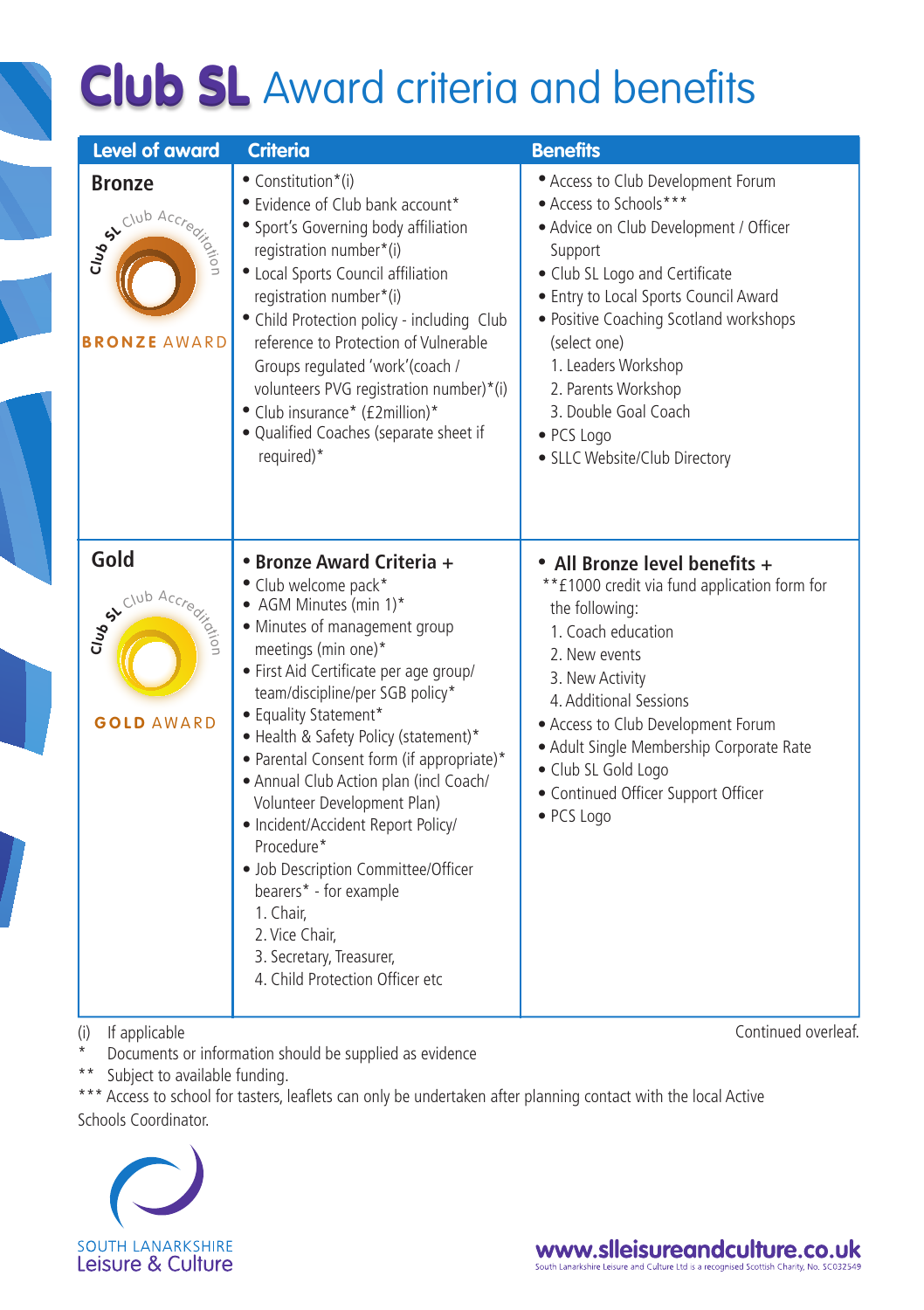#### continued from overleaf.

| <b>Level of award</b>                                      | <b>Criteria</b>                                                                                                                                                                                                                                                                                                                                                                                                                                                                                                                            | <b>Benefits</b> |
|------------------------------------------------------------|--------------------------------------------------------------------------------------------------------------------------------------------------------------------------------------------------------------------------------------------------------------------------------------------------------------------------------------------------------------------------------------------------------------------------------------------------------------------------------------------------------------------------------------------|-----------------|
| Gold<br>st Club Accred<br><b>LOND</b><br><b>GOLD AWARD</b> | • Community Programme (min one)<br>for example-<br>1. Adult Recreational Opportunities<br>$(e.g. 35, 50 years+)$<br>2. Junior Community Programme<br>(e.g. nursery, after school)<br>3. Disability Sport (e.g. disability<br>sports section or team)<br>• Signed Codes of Conduct -<br>for example<br>1.Parent*<br>2.Players*<br>3. Coaches *<br>· Disciplinary procedures<br>1.Coaches*<br>2. Players *<br>• Positive Coaching Scotland -<br>Workshops<br>1. Leaders Workshop<br>2. Parents Workshop (i)<br>3. Double Goal Coach Workshop |                 |

(i) If applicable

- \* Documents or information should be supplied as evidence
- \*\* Subject to available funding.
- \*\*\* Access to school for tasters, leaflets can only be undertaken after planning contact with the local Active Schools Coordinator.



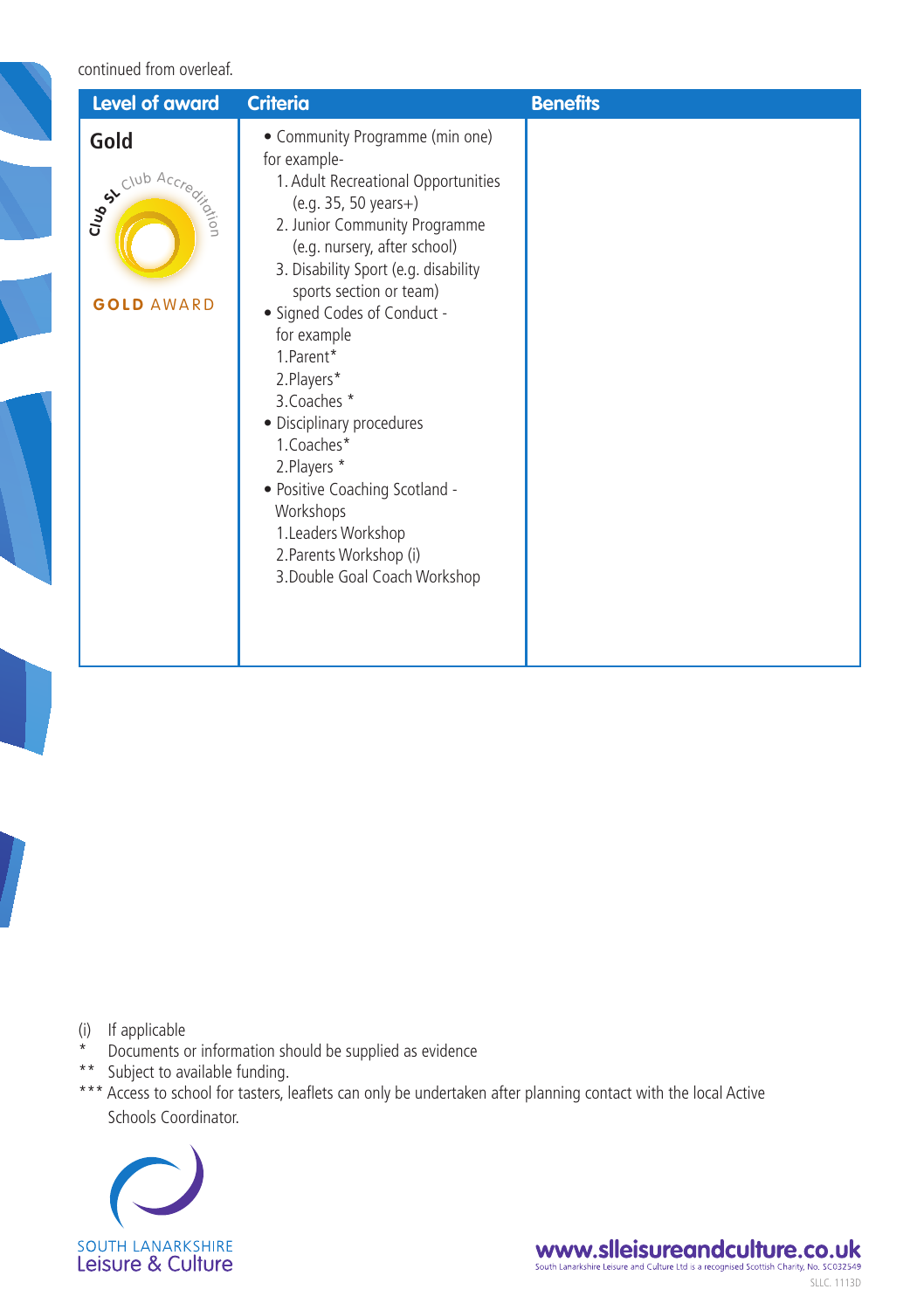

|                                        | ves | no | notes |
|----------------------------------------|-----|----|-------|
| Child Protection policy (1)            |     |    |       |
| Club Insurance (£2million)*            |     |    |       |
| Constitution*(i)                       |     |    |       |
| Evidence of Club bank account*         |     |    |       |
| Qualified Coaches (2)                  |     |    |       |
| Sports Council Affiliation (3)         |     |    |       |
| Sport's Governing Body Affiliation (3) |     |    |       |

### **Notes**

(1) incl reference to club Protection Vulnerable Groups and regulated work – coach volunteer PVG registration numbers)\*(i)

(2) separate page if required, copies of certificates $*$ 

(3) Registration number\*(i)

### **References**

(i) If applicable \*Evidence required



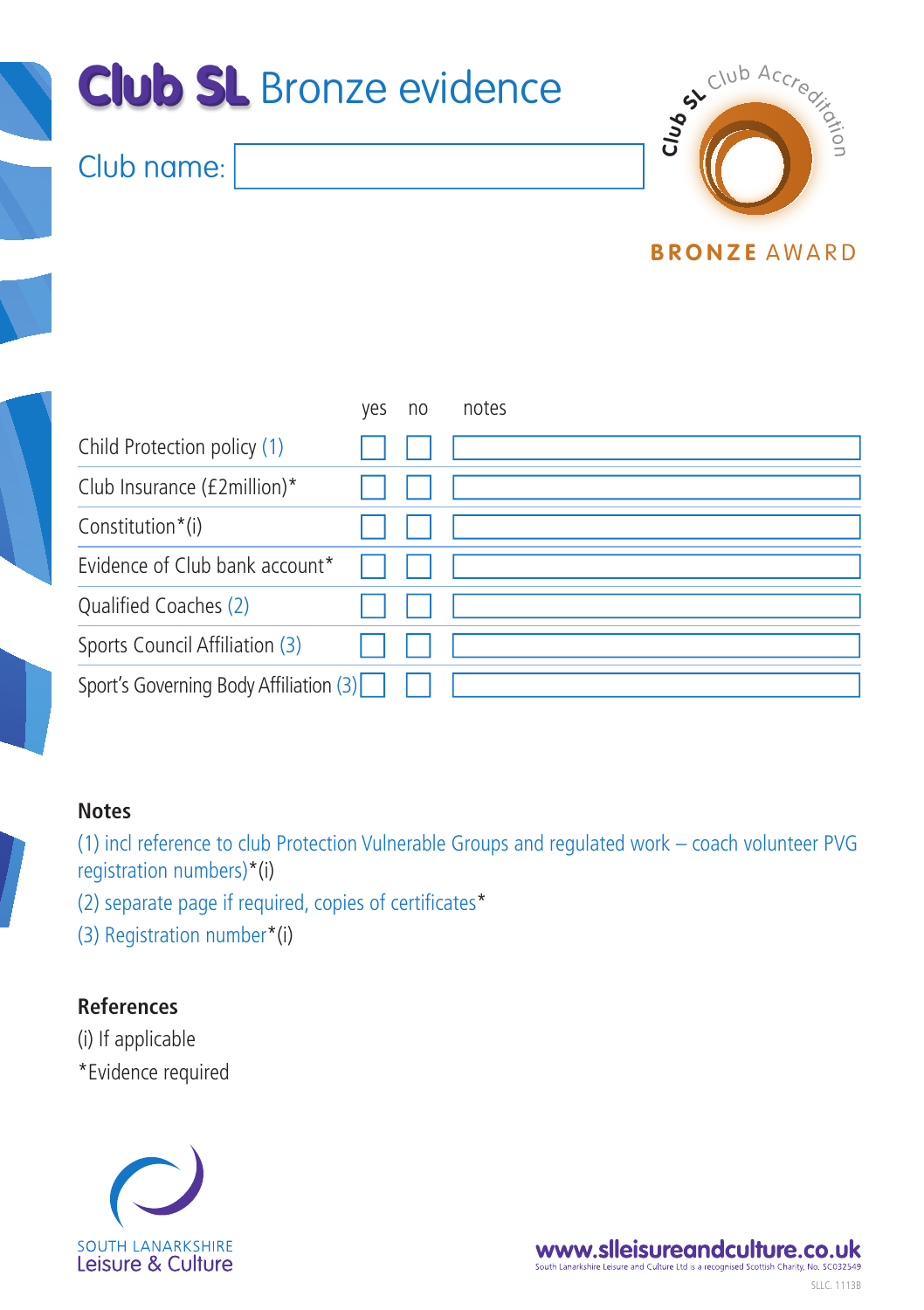

|                                                                           | ves | no | notes                                  |  |  |  |
|---------------------------------------------------------------------------|-----|----|----------------------------------------|--|--|--|
| Bronze+                                                                   |     |    |                                        |  |  |  |
| AGM Minutes (min one)*                                                    |     |    |                                        |  |  |  |
| Child Protection Officer (trained)*                                       |     |    |                                        |  |  |  |
| Club Annual Action Plan (1)                                               |     |    |                                        |  |  |  |
| <b>Codes of Conduct signed (for example):</b>                             |     |    |                                        |  |  |  |
| 1. Parents*                                                               |     |    |                                        |  |  |  |
| 2. Players*                                                               |     |    |                                        |  |  |  |
| 3. Coaches*                                                               |     |    |                                        |  |  |  |
| <b>Community Programme minimum of one (for example)</b>                   |     |    |                                        |  |  |  |
| 1. Adult recreational opportunities (2)                                   |     |    |                                        |  |  |  |
| 2. Junior Community Programme (3)                                         |     |    |                                        |  |  |  |
| 3. Disability sport (4)                                                   |     |    |                                        |  |  |  |
| Equality Statement*                                                       |     |    |                                        |  |  |  |
| First Aid policy (5)                                                      |     |    |                                        |  |  |  |
| <b>Notes</b><br>(1) Current (include Coach / volunteer Development plan)* |     |    | <b>References</b><br>(i) If applicable |  |  |  |

- (2) 35+ opportunities
- (3) (non competitive, pre /after school)
- (4) (member, team/section)
- (5) as per age/team/discipline or Sport's Governing Body\*
- \* Evidence required

continued overleaf.



www.slleisureandculture.co.uk